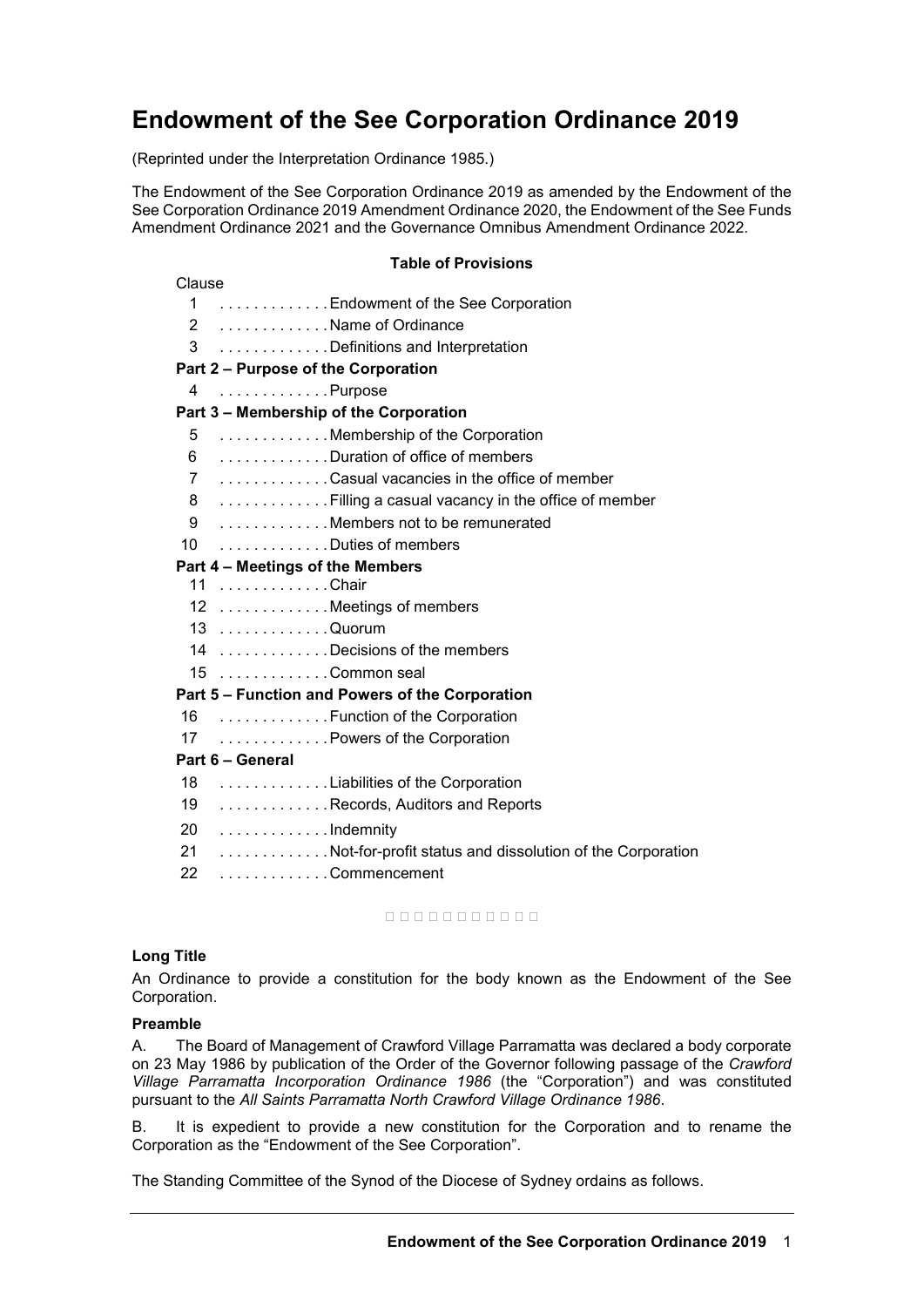# **1. Endowment of the See Corporation**

The Corporation is continued but is renamed the "Endowment of the See Corporation".

#### **2. Name of Ordinance**

This Ordinance is the *Endowment of the See Corporation Ordinance 2019.*

#### **3. Definitions and Interpretation**

(1) In this Ordinance –

"Fund" means the fund held under the *Endowment of the See Property Ordinance 2021,*, "member" means a member of the Corporation, and

"Synod Governance Policy" means the Governance policy for the Diocesan Organisations made by the Synod on 20 October 2014, as amended from time to time.

(2) The definitions in or which apply pursuant to the Interpretation Ordinance 1985 apply unless the contrary intention appears.

(3) In this Ordinance, a reference to the singular includes the plural, and vice versa.

# **4. Purpose**

- Part 2 Purpose of the Corporation
- (1) The purpose of the Corporation is to advance the purposes of the Anglican Church of Australia in the Diocese by managing and controlling the Fund in accordance with the terms of the trusts on which it is held, and by managing and controlling other property of which it is trustee from time to time in accordance with the terms of the relevant trusts.
- (2) In recognition that the Corporation is part of a network of parishes and organisations which is collectively seeking to advance the broader charitable purposes of the Diocese, the Corporation is permitted to pursue its purposes in a manner which advances the broader charitable purposes of the Diocese, including such purposes as are declared or recognised from time to time by the Synod.

# Part 3 – Membership of the Corporation

# **5. Membership of the Corporation**

- (1) The Corporation is to consist of
	- (a) the Archbishop,
	- (b) 2 persons appointed by the Archbishop,
	- (c) 4 persons elected by the Standing Committee, and
	- (d) 2 persons appointed by the Corporation.

(2) At least one of the members elected under subclause  $5(1)(c)$  is to be a member of the clergy licensed in the Diocese of Sydney with at least a three-year theological degree from Moore Theological College or another college that is endorsed by the Archbishop for the purposes of this clause.

(3) A person is disqualified from being nominated, elected or appointed as a member if the person –

- (a) is an insolvent under administration, or
- (b) is of unsound mind or whose person or estate is liable to be dealt with in any way under any law relating to mental health, or
- (c) is disqualified from managing a corporation within the meaning of the *Corporations Act 2001*, or
- (d) is or has been at any time during the preceding 12 months disqualified from being a responsible person by the Commissioner of the Australian Charities and Not-forprofits Commission, or
- (e) has been convicted of a crime or an offence punishable by imprisonment for more than 12 months, or
- (f) is subject to an order or subsisting recommendation issued or recognised under an Ordinance of the Synod which prohibits them from holding the office of member, or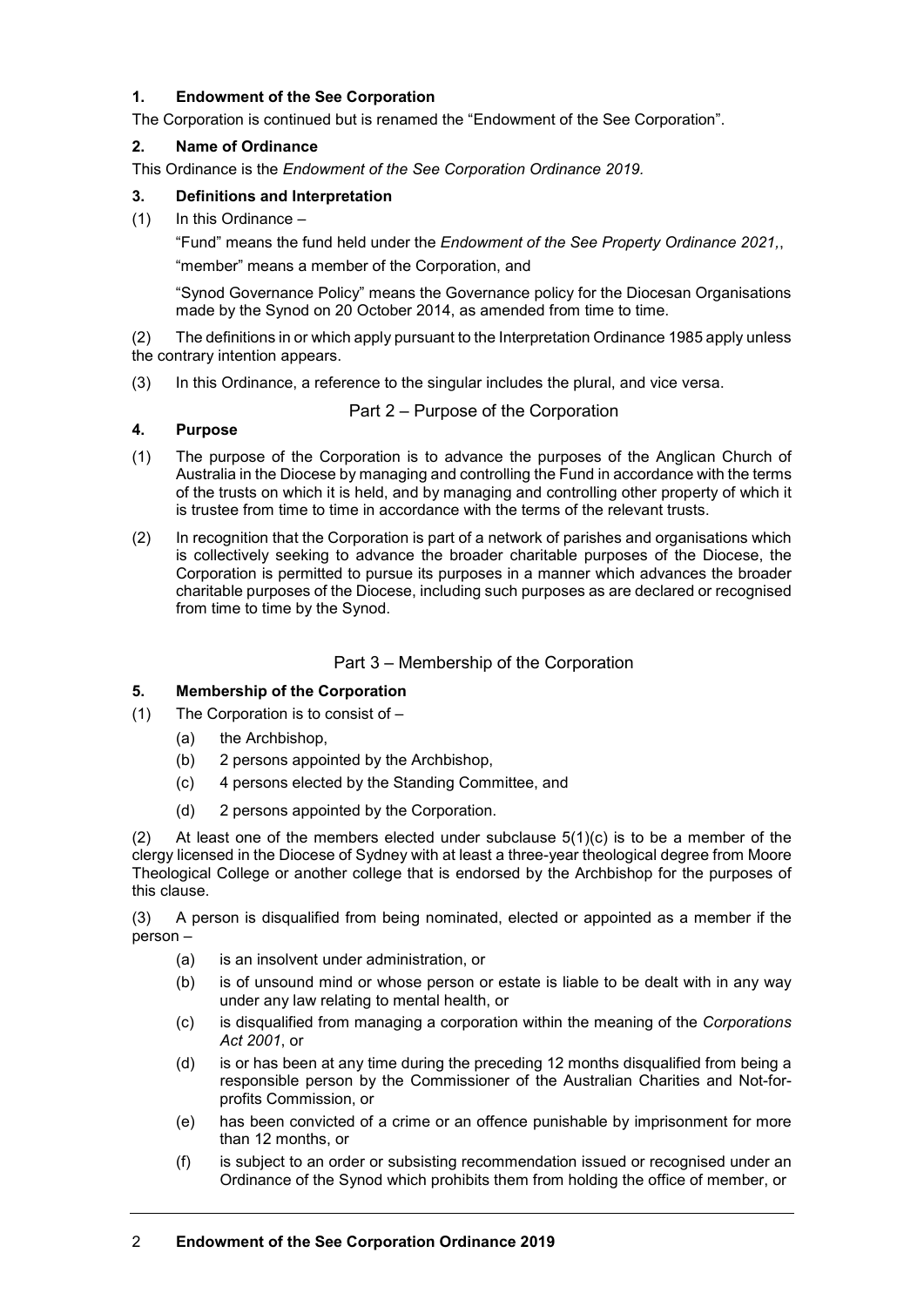(g) is an employee of the Corporation.

(4) Every member must, upon being appointed or elected as, or otherwise becoming, a member, sign the "Statement of Personal Faith" set out in the Synod Governance Policy and deliver it to the Diocesan Secretary within 28 days of the date of that person becoming a member. If a person fails to do so, the person is disqualified from being, and automatically ceases to be, a member.

(5) A person is not eligible to be re-elected or re-appointed as a member if such re-election or re-appointment would, in the ordinary course, result in that person being a member for a continuous period of 14 years or more. For the purposes of this clause, 2 or more periods of service as a member will be taken to be one continuous period of service unless they are separated by a continuous period of at least 12 months during which the person was not a member.

(6) Subclauses 5(3) to 5(5) and 7(1) do not apply to the Archbishop.

# **6. Duration of office of members**

(1) At the first meeting of the Standing Committee next following the first and second ordinary sessions of the Synod, one member who is a member elected by the Standing Committee is to retire from office; at the first meeting of the Standing Committee next following the third ordinary session of the Synod, two members elected by the Standing Committee are to retire.

(2) At the first meeting of the Standing Committee next following the first and second ordinary session of the Synod, one member who is appointed by the Archbishop is to retire from office.

(3) At the first meeting of the Standing Committee next following the first and second ordinary session of the Synod, one member who is appointed by the Corporation is to retire from office.

(4) In each case, the member who is to retire is the member who has been in office longest since their last appointment or election. As between persons who were appointed or elected as members on the same day, the person to retire (unless they otherwise agree among themselves) is to be determined by lot.

(5) Subject to this Ordinance, a retiring member is eligible for re-election or re-appointment.

(6) No vacancy in the office of member affects the authority or powers of the Corporation and, subject to clauses 13 and 14, that authority and those powers may be exercised by the members holding office from time to time.

# **7. Casual vacancies in the office of member**

- (1) A person also ceases to be a member if the person
	- (a) dies, or
	- (b) resigns as a member by written notice to the Archbishop, and such resignation takes effect from the date of receipt of the notice by the Archbishop, or
	- (c) becomes an insolvent under administration, or
	- (d) becomes of unsound mind or becomes a person whose person or estate is liable to be dealt with in any way under any law relating to mental health, or
	- (e) is disqualified from managing a corporation within the meaning of the *Corporations Act 2001*, or
	- (f) is disqualified from being a responsible person by the Commissioner of the Australian Charities and Not-for-profits Commission, or
	- (g) is convicted of a crime or an offence punishable by imprisonment for more than 12 months, or
	- (h) is subject to an order or subsisting recommendation issued or recognised under an Ordinance of the Synod which prohibits them from holding the office of member or requires that they be removed from such office, or
	- (i) is absent without the leave of the Corporation for three consecutive meetings of the Corporation and the Corporation resolves that the person's membership should cease, or
	- (j) becomes an employee of the Corporation or,
	- (k) fails to disclose his or her actual material conflict of interest in any matter brought for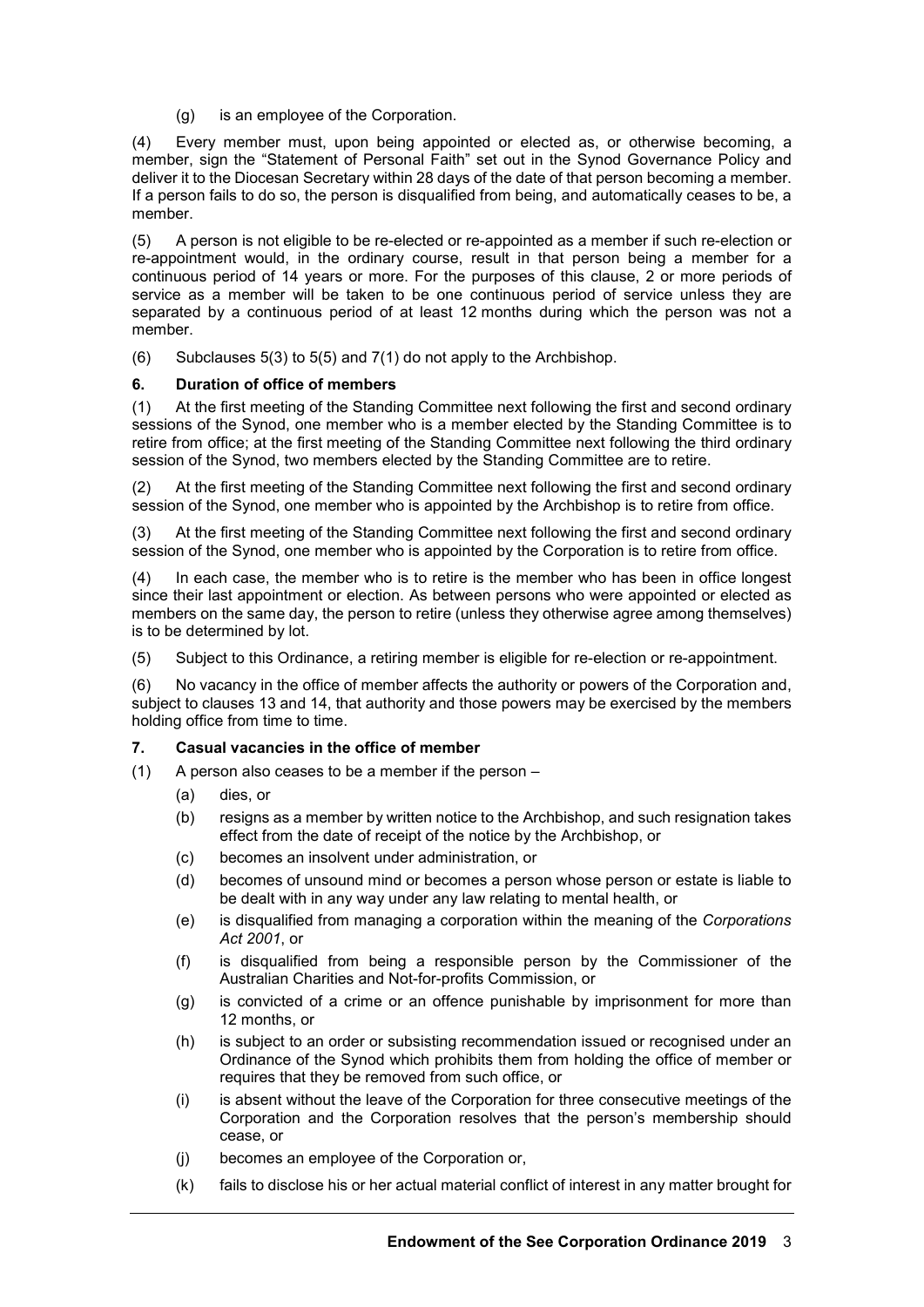the consideration of the Corporation which, in the opinion of the Corporation, resulted in a resolution of the Corporation which would not have been made if the actual material conflict of interest had been disclosed, and the Corporation resolves by at least three-quarters majority that the person's membership should cease as a result of this failure.

(2) A person who is a member appointed by the Archbishop ceases to be a member if the Archbishop so determines. A person who is a member elected by the Standing Committee ceases to be a member if the Standing Committee so resolves. A person who is a member appointed by the Corporation ceases to be a member if the Corporation so resolves. The Archbishop, the Standing Committee and the Corporation are not required to give reasons.

# **8. Filling of a casual vacancy in the office of member**

(1) A casual vacancy in the office of a member appointed by the Archbishop may be filled by the Archbishop.

(2) A casual vacancy among the members elected by the Standing Committee may be filled by the Standing Committee.

(3) A casual vacancy in the office of a member appointed by the Corporation may be filled by the Corporation.

(4) A person elected or appointed to fill a casual vacancy is taken for the purposes of this Ordinance (other than for the purpose of determining continuity of service under subclause 5(5)) to have been elected or appointed on the date that the person whose place they have taken was last elected or appointed.

# **9. Members not to be remunerated**

(1) A member is not to be remunerated for their service as a member.

(2) Nothing in subclause 9(1) prevents a member from being reimbursed for reasonable out of pocket expenses incurred in performing their duties as a member.

# **10. Duties of members**

- (1) Each member must
	- (a) in performing their functions exercise the care and diligence that a reasonable individual would exercise as a member,
	- (b) act in good faith in the best interests of the Corporation and to further the purpose of the Corporation, and
	- (c) not misuse their position as a member,
	- (d) not misuse information obtained in the performance of their duties as a member,
	- (e) promptly disclose at a meeting of members, any actual or potential conflict of interest they have as a member and any circumstances which might reasonably be perceived as a conflict of interest,
	- (f) not participate in discussions, or vote on any matter, in which an actual, potential or perceived conflict of interest arises without the approval of the other members, and
	- (g) manage the financial affairs of the Corporation in a responsible manner, and
	- (h) not allow the Corporation to operate while insolvent.

(2) A member is taken to act in good faith in the best interest of the Board and to further the purposes of the Corporation for the purposes of subclause  $10(2)(b)$  if  $-$ 

- (a) the member acts in good faith in pursuing the purpose of the Corporation in a manner which advances the broader charitable purposes of the Diocese; and
- (b) the Corporation is not insolvent at the time the member acts and does not become insolvent because of the member's act.

# Part 4 – Meetings of the Members

# **11. Chair**

The Archbishop is the Chair of the Corporation.

# **12. Meetings of members**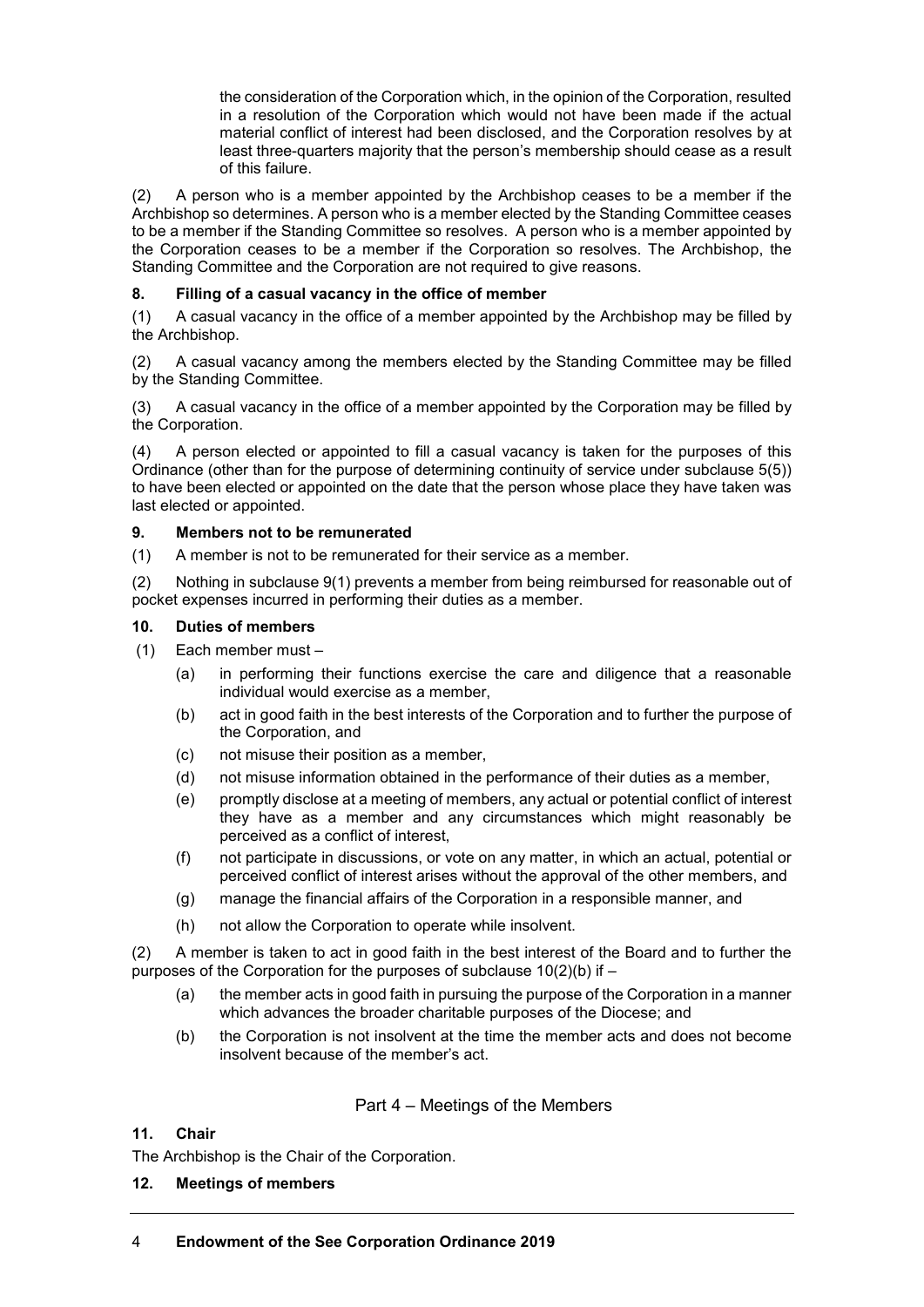- (1) The members are to meet at such times as they may determine.
- (2) In addition, a meeting of the members may be convened by  $-$ 
	- (a) the Chair, or
	- (b) any three members.

(3) A meeting of the members may be held by using any technology approved by the members. A member who is absent from the place of meeting may attend that meeting by using any technology approved by the members. All meetings conducted with the aid of technology under this clause are as valid and effective as if they had been conducted at a meeting at which those members were physically present.

(4) If the Chair is not present at a meeting or is unable or unwilling to chair the meeting, or part of a meeting, the members present may elect another member then present to chair that meeting or part of the meeting.

(5) At a meeting of the members, the Chair has a deliberative vote but does not have a casting vote.

(6) The members must cause minutes to be made of each meeting of the members which record –

- (a) the names of the members present,
- (b) the name of the person or names of the persons who chaired the meeting, or any part of the meeting,
- (c) all disclosures made by a member of any actual, potential or perceived conflicts of interest, and
- (d) all resolutions of the members passed at the meeting or taken to have been passed at a meeting.

(7) The minutes of each meeting are to be signed by the chair of that meeting, or by the chair of the next meeting of the members.

(8) Subject to this Ordinance, the members may regulate the proceedings of their meetings in such manner as they determine.

#### **13. Quorum**

A quorum for a meeting of the members is one half of the number of members holding office from time to time (with fractions rounded up to the nearest whole number).

#### **14. Decisions of the members**

(1) Usually, the members will make decisions by resolution passed at a meeting of the members.

- (2) A resolution of the Corporation will be passed without a meeting if  $-$ 
	- (a) a copy of the proposed resolution is sent to all members at the request of the Chair (other than members who, at that time, have leave of absence) and a reasonable timeframe within which members may indicate their support for or objection to the proposed resolution being passed is specified,
	- (b) at least 75% of members indicate within the specified timeframe that they support the proposed resolution being passed, and
	- (c) no member objects within the specified timeframe either to the proposed resolution being passed or the proposed resolution being passed without a meeting.

#### **15. Common Seal**

(1) The common seal of the Corporation is not to be affixed to a document except with the authority of a resolution of the members.

(2) The affixing of the common seal is to be witnessed by two members.

# Part 5 – Function and Powers of the Corporation

# **16. Function of the Corporation**

(1) Subject to the terms of this Ordinance, the function of the Corporation is to manage and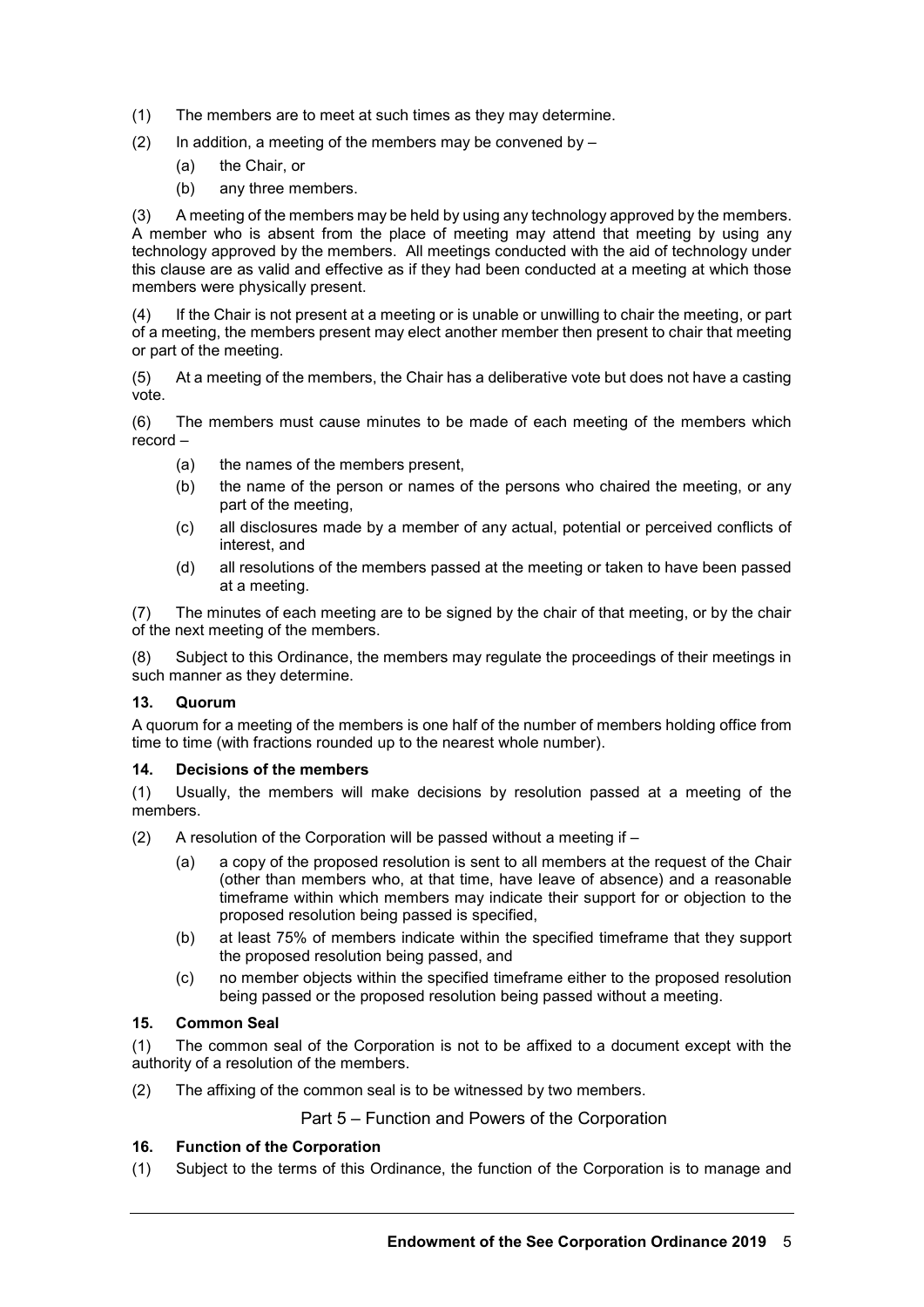control the Fund and other property of which it is the trustee from time to time, and such other things as are incidental and conducive to the attainment of this function.

(2) The costs and expenses incurred by the Corporation in carrying out its functions are to be paid from the Fund to the extent that this is permitted under the *Endowment of the See Property Ordinance 2021*.

# **17. Powers of the Corporation**

Subject to this Ordinance and the terms of the trusts on which any property is held, the Corporation has the powers necessary to enable it to perform its function.

Part 6 – General

# **18. Liabilities of the Corporation**

(1) The Corporation remains and continues to be solely responsible for all liabilities incurred by it or on its behalf.

(2) The members are not to represent to any person or corporation that the Archbishop, the Synod or the Standing Committee or any person or corporation holding church trust property for the Anglican Church of Australia in the Diocese or any other corporation incorporated under the Anglican Church of Australia (Bodies Corporate) Act 1938 will or may meet or discharge all or any part of any liability which have been or may or will be incurred wholly or partly by or on behalf of the Corporation.

(3) The Corporation is not to execute or deliver any mortgage, charge, debenture, guarantee, indemnity or promissory note or bill of exchange or other negotiable instrument (other than a cheque) drawn on the Corporation's bank unless the following clause, or a clause to that effect, is included therein without qualification.

"Notwithstanding anything contained herein to the contrary, each of the parties hereto acknowledges and agrees that the Endowment of the See Corporation is not liable to any other party hereto for any amount whatsoever (whether by virtue of any express or implied obligation) beyond such amount (if any) as the Endowment of the See Corporation may be able to pay to that party in the event of the Endowment of the See Corporation being wound up."

# **19. Records, Auditor and Reports**

The Corporation is to comply with the *Accounts, Audits and Annual Reports Ordinance 1995*.

# **20. Indemnity**

(1) To the extent permitted by law, the Corporation is to indemnify each person who is, or has been, a member against any liability which results directly or indirectly from facts or circumstances relating to the person serving or having served as a member –

- (a) to another person (other than the Corporation) which does not arise out of conduct involving a lack of good faith, or
- (b) for costs and expenses incurred by that person
	- (i) in defending proceedings, whether civil or criminal, in which judgement is given in favour of that person or in which that person is acquitted, or
	- (ii) in connection with an application, in relation to those proceedings, in which the court grants relief to that person under the *Corporations Act 2001* or the *Australian Charities and Not-for-Profits Commission Act 2012*.

(2) The Corporation need not indemnify a person under subclause 20(1) for a liability to the extent that the person receives a payment for that liability under a contract of insurance or under any other ordinance.

(3) To the extent permitted by law, the Corporation may pay, or agree to pay, a premium for a contract insuring a person who is, or has been, a member against any liability which results directly or indirectly from facts or circumstances relating to the person serving, or having served, in that capacity except where the liability (not being a liability for costs and expenses in defending proceedings, whether civil or criminal and whatever their outcome) arises out of conduct involving –

- (a) a wilful breach of duty to the Corporation,
- (b) the improper use of information by the person, acquired by virtue of the person being,